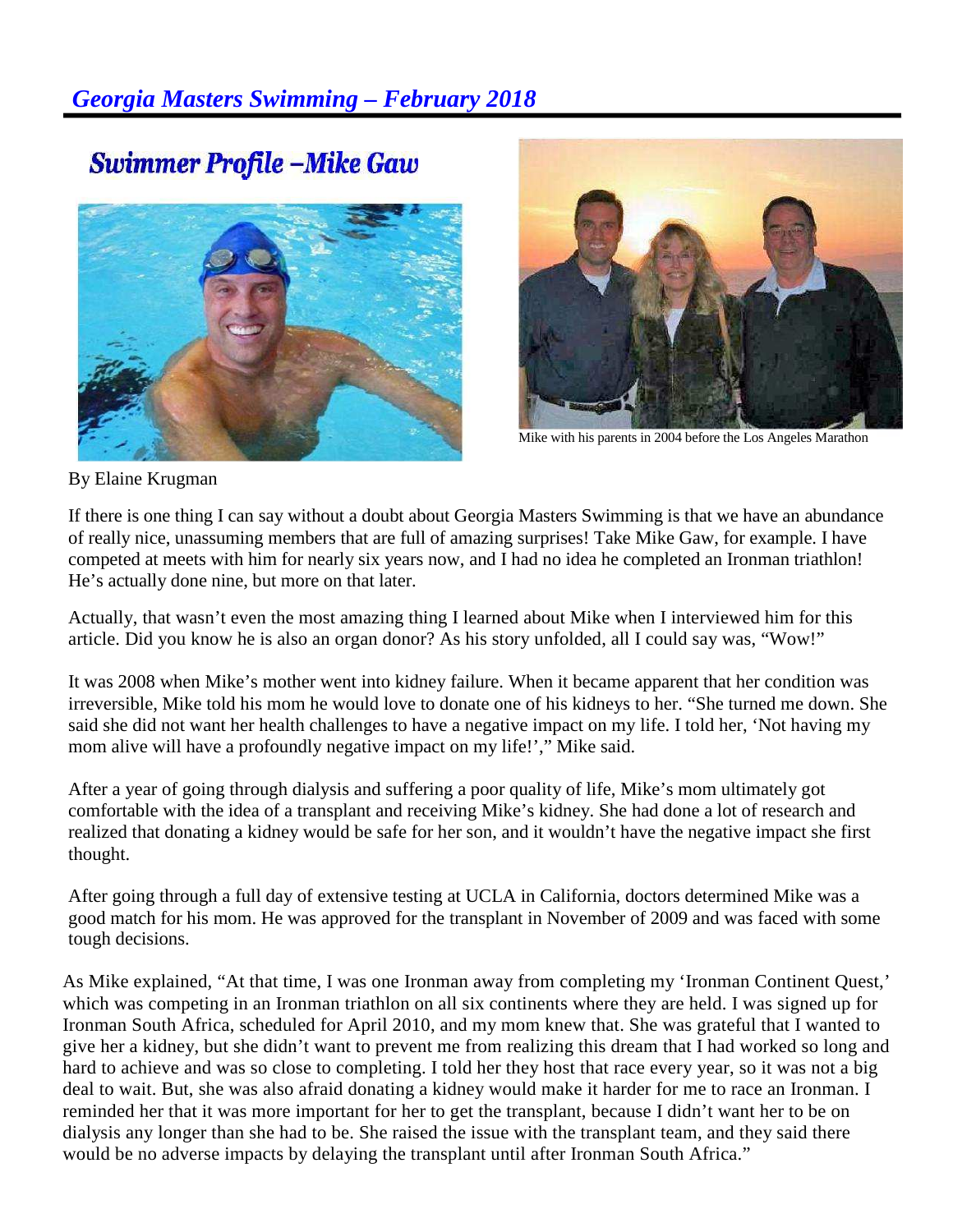Ultimately, however, the transplant was moved up two months to March 2010 due to insurance-related issues. "I ended up having to postpone Ironman South Africa for a year, which was best anyway because my mom got her transplant sooner and my parents got to resume a normal life more quickly," Mike said about their decision.

The transplant was a great success, and Mike was able to return to training – a good thing, considering what was scheduled later that year. As Mike recalled, "In the days following surgery, my college roommate (a multiple qualifier for the Boston marathon) called me to check in on how my mom and I were doing. In one of those conversations, he apparently asked my permission to allow him to sign me up for the Athens Marathon in Greece, seven months after surgery on what would mark the 2,500th anniversary of Pheidippides' legendary run. He was doing it with a bunch of friends and wanted me to join. Still being heavily drugged post-surgery and highly impressionable, I was happy to agree, but have no memory of the conversation. In the end, I did the race and had my best marathon time on a very hard course. After a flat initial 10K, there was a 14-mile climb up and over the mountains from Marathon to Athens, before an excruciatingly steep, downhill final 10K that concluded with a half lap around the track in the ancient Olympic stadium. It's no wonder Pheidippides died after that run!! It was a hot and hard day, but one of the coolest experiences of my life! I was happy JT took advantage of my foggy state and talked me into a race that sold out just days after he signed us up!"

Completing a marathon is quite an accomplishment in itself, but doing so with only one kidney? Impressive! A marathon run is only the last leg of an Ironman triathlon, though, and Mike still needed to compete in Ironman South Africa – with one kidney – to complete his six-continent quest. Despite a serious dehydration set-back during training, he was able to compete in the South Africa Ironman in April 2011. Hot conditions during the race caused another bout with serious dehydration, however, so Mike thought it best to walk the final twenty miles of the marathon. "It was worthwhile, because I finished my 'Ironman Continent Quest' and stayed healthy in the process. And, because I finished as late as I did, the women's race winner, and one of the greatest Ironman athletes to ever live, Chrissy Wellington (who ran the fastest marathon of the day – faster than any man!), was on hand to put my finisher's medal around my neck. That was special not only because of who she is, but also because I had a HUGE crush on her. (Neither of us was married at the time!)" Mike said of his last Ironman – completed with only one kidney! Amazing!

On a more serious note, finishing the Ironman, even though it was his slowest by more than two hours, meant completing his seven-year Ironman Continent Quest. "Being able to achieve that goal that I had set in 2004 and being able to do it on one kidney – safely – meant a lot," this incredible athlete said modestly.

After trying to wrap my mind around the enormity of Mike's accomplishments, I wondered just how he got involved in competing in triathlons in the first place. As he explained, "I grew up in Southern California where swimming was very much a part of my life... Just exercising for fitness was getting a bit boring. I needed something to motivate me, so I looked into triathlons and Masters swimming as a way of meeting people and getting re-engaged in competition to help motivate me to elevate my training and push myself more. As I got into it, I started to develop more ambitious goals and used that as motivation."

"I got roped into doing my first Ironman in 2004 (in Zurich, Switzerland) by a bunch of friends I had come to know through triathlons. Peer pressure is a powerful thing! I had honestly thought I would never do one. I remember watching ABC's coverage of Ironman Hawaii as a kid growing up thinking that those people were crazy for wanting to do it, and I couldn't believe they were actually doing it! The distances were mindboggling to me, and they still are, to be perfectly honest. But, I gulped the Kool-Aid. I took my training very seriously, and I had an absolutely amazing experience. I couldn't believe I had done it, and I was so proud of the accomplishment, because it's a crazy long distance. It's 140.6 miles. It starts with a swim of 2.4 miles, then goes on to a 112-mile bike, then a full marathon. Any one of those is daunting enough, but to string three extreme events back-to-back-to-back is truly crazy! I loved it! I loved the process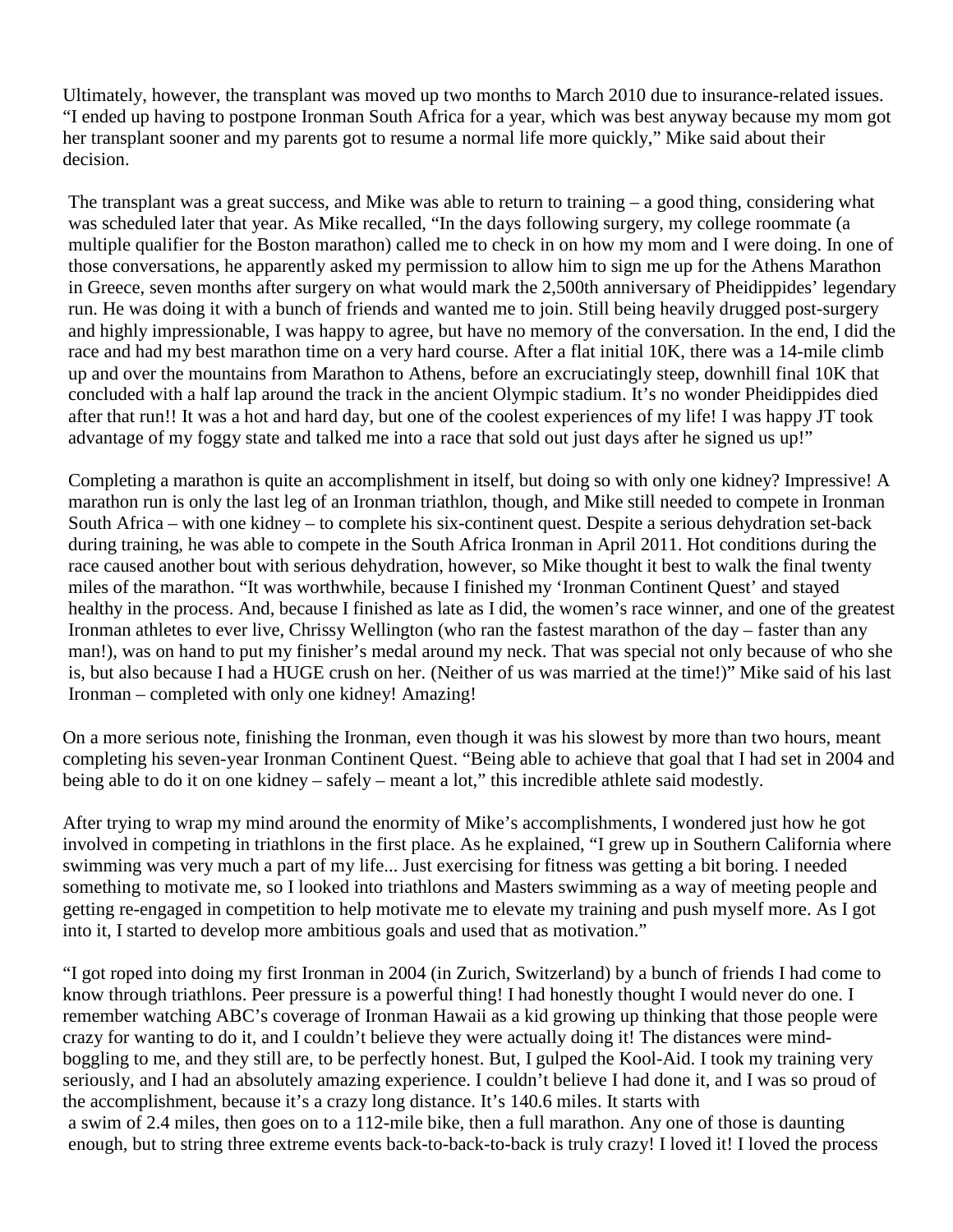

of training, I loved the race, and the whole lifestyle that it brought me. I knew I would do it again, and I have always loved to travel. The fact that I did my first overseas in Switzerland was really special, and I thought I would love to do one somewhere else in the world," Mike explained.

This globe-trotting triathlete ended up doing a total of nine Ironman triathlons on all six continents where they are held, two of which were witnessed by his parents. They flew all the way to Switzerland for their son's first Ironman in 2004, and also joined extended family in cheering him on in Coeur d'Alene, Idaho, where he competed in his second Ironman with several of his friends in 2005. The other Ironmans he completed were: Florida (2005), Brazil (2006), Canada (2006), Austria (2007), Australia (2008), Malaysia (2009), and South Africa (2011). The Malaysia Ironman was completed under the most difficult conditions. According to Mike, "That was the hottest race I did. With humidity factored in, it was 120 degrees (water was in the upper 80s), but I had one of my best races there."

Training for those Ironman races required a lot of time of this dedicated athlete. Mike swam with the Masters group at Dynamo (coached by Maria Thrash) on Mondays, Wednesdays, and Fridays; rode his bike on a trainer on Tuesdays, ran on Thursdays, did a long bike ride with a transition run on Saturdays, and did a long run on Sundays, while working weight training in a couple days each week. He would take only one day off each month! "It was essentially a full-time job on top of a full-time job (as a real estate attorney)," Mike said of his packed schedule during the years of his quest, adding, "I would never do it again [laughing]. But I'm glad I did it!" As for me, it exhausts me just thinking about it!

Over the past couple of years, Mike's training schedule has been a lot more low-key, swimming three times a week, about 3,000 yards per session. However, he plans on returning to his first love of swimming by ramping up his schedule and returning to Master's workouts at Dynamo. "I miss it a lot. I miss the coaching; Maria Thrash is incredible, her workouts are challenging and fun, and the people are amazing as well, and I want to return to that. That is all part of my goals for 2018," Mike said.

Although triathlons are a memory for Mike, he is very much focused on his swimming, and he still does some running and weightlifting. Over the past six years, he has competed in a grueling lifeguard endurance event in Huntington Beach, California and plans on competing in it again this year.

In addition, he will be traveling to Utah for a competition. "This year I am particularly focused on competing in all of the swimming events at the Transplant Games of America, which are in Salt Lake City in August. That will be very special and unique," Mike said, adding that he will be competing in the Living Donor Division. "I think it's great that they have opened [the Games] up to organ donors, because it promotes greater awareness of the benefits of organ donation in a way that spotlights a key demographic that desperately needs expanding and dispels myths that organ donation is detrimental to the lives of living donors. It's also a great way to meet people, share inspiring stories and to celebrate life."

You will also see Mike at the St. Pat's meet and other local competitions throughout the year. "I read the newsletter every month, cover to cover. I enjoy the articles, learning about others and their achievements, and looking ahead to the various meets, seeing how many of those I can make. I enjoy getting to know and hanging out with other swimmers and their families, and I love competing and pushing myself, seeing what I can do. That inevitably leads me to create newer, more ambitious goals. I look forward to ramping that up this year," Mike said.